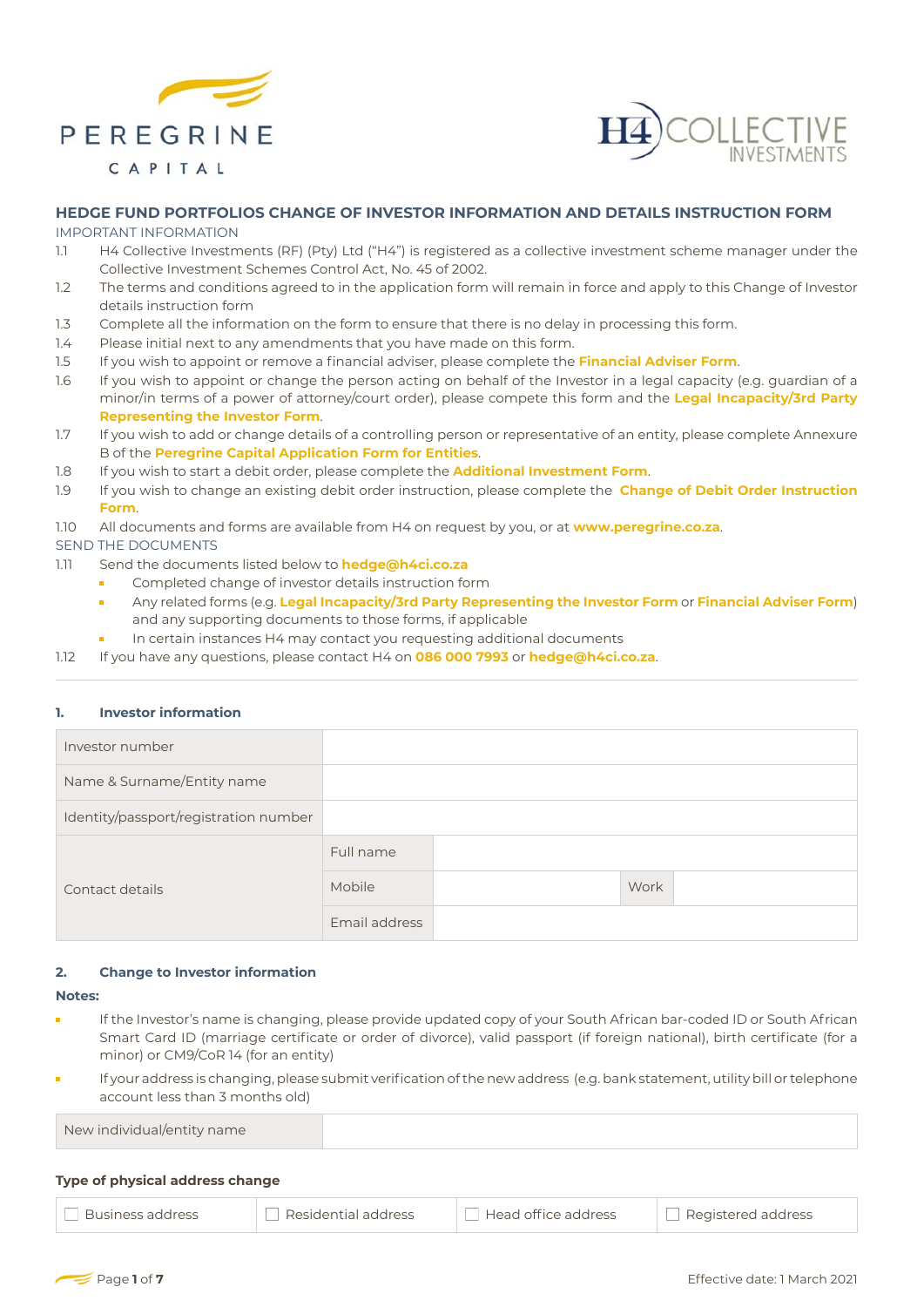#### **New residential address**

| Unit number   | Complex name |  |             |  |
|---------------|--------------|--|-------------|--|
| Street number | Street/Farm  |  |             |  |
| Suburb        |              |  |             |  |
| City/Town     |              |  | Postal code |  |
| Country       |              |  |             |  |

## **New postal address**

| PO Box No. | Private Bag No. | Postnet Suite No. |  |
|------------|-----------------|-------------------|--|
| Suburb     |                 | Postal code       |  |

## **New contact particulars**

(International dialling code + area code + number)

| Home   | Work |  |
|--------|------|--|
| Mobile |      |  |

# **New or additional email addresses**

| Type of email address change | replacement email address | delete email address | additional email address |
|------------------------------|---------------------------|----------------------|--------------------------|
| Email addresses to delete    |                           |                      |                          |
|                              |                           |                      |                          |
|                              |                           |                      |                          |
| New email addresses          |                           |                      |                          |

#### **3. New bank account details**

**Notes:** Please provide verification of the Investor's bank details (e.g. cancelled cheque or bank statement, less than three months old)

| Name of account holder |         |         |              |
|------------------------|---------|---------|--------------|
| Name of bank           |         |         |              |
| Branch code            |         |         |              |
| Account number         |         |         |              |
| Type of account        | Current | Savings | Transmission |

# 4. Investor profile information required in terms of the Financial Intelligence Centre Act, No. 38 of 2001 ("FICA") **Notes:**

- The law requires that H4 knows the source of the Investor's income/ wealth before H4 can process this application. i.
- Please complete this section if there has been any change relating to your source of income/ wealth or if you have É become politically prominent or exposed or has a family member or associate who is politically prominent or exposed since your initial investment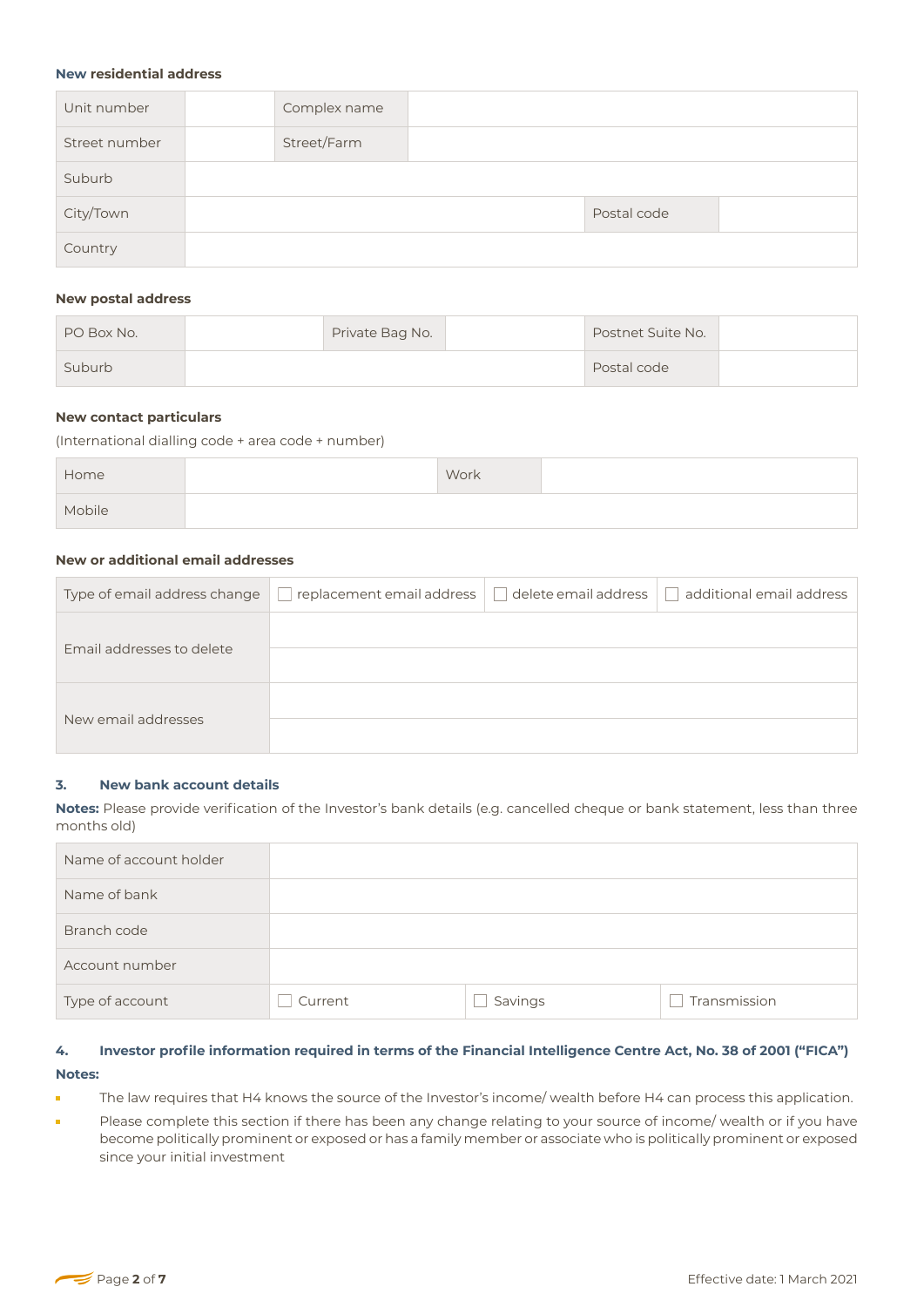## 4.1 **Source of the Investor's income/ wealth**

Please indicate the Investor's source(s) of income/ wealth

#### **Notes:**

- This refers to the Investor's source(s) of income/ wealth and does not refer to the source of the funds to be invested è in terms of this application
- In order for H4 to comply with the provisions of FICA, H4 may require additional documentation e.g. payslip, financial ò statements, and/or dividend statements

| Salary         | Pension | Own Business    | Loan(s) | Investment Income |
|----------------|---------|-----------------|---------|-------------------|
| Company profit | Capital | Other (specify) |         |                   |

Please supply the following information with regards to the Investor's primary source(s) of income

| <b>Salary</b>                                    |  |
|--------------------------------------------------|--|
| Name of employer                                 |  |
| Nature of the employer's business/trade/industry |  |
| Position held by the Investor at employer        |  |
| Address of employer                              |  |
| Contact telephone number of employer             |  |
| <b>Pension</b>                                   |  |
| Name of fund/insurer providing pension           |  |
| <b>Own Business</b>                              |  |
| Name of business                                 |  |
| Nature of business                               |  |
| Industry of business                             |  |
| Address of employer                              |  |
| Contact number of business                       |  |
| <b>Investment income</b>                         |  |
| Details on the nature of the investments         |  |
| <b>Company profit</b>                            |  |
| Details of business trading activities           |  |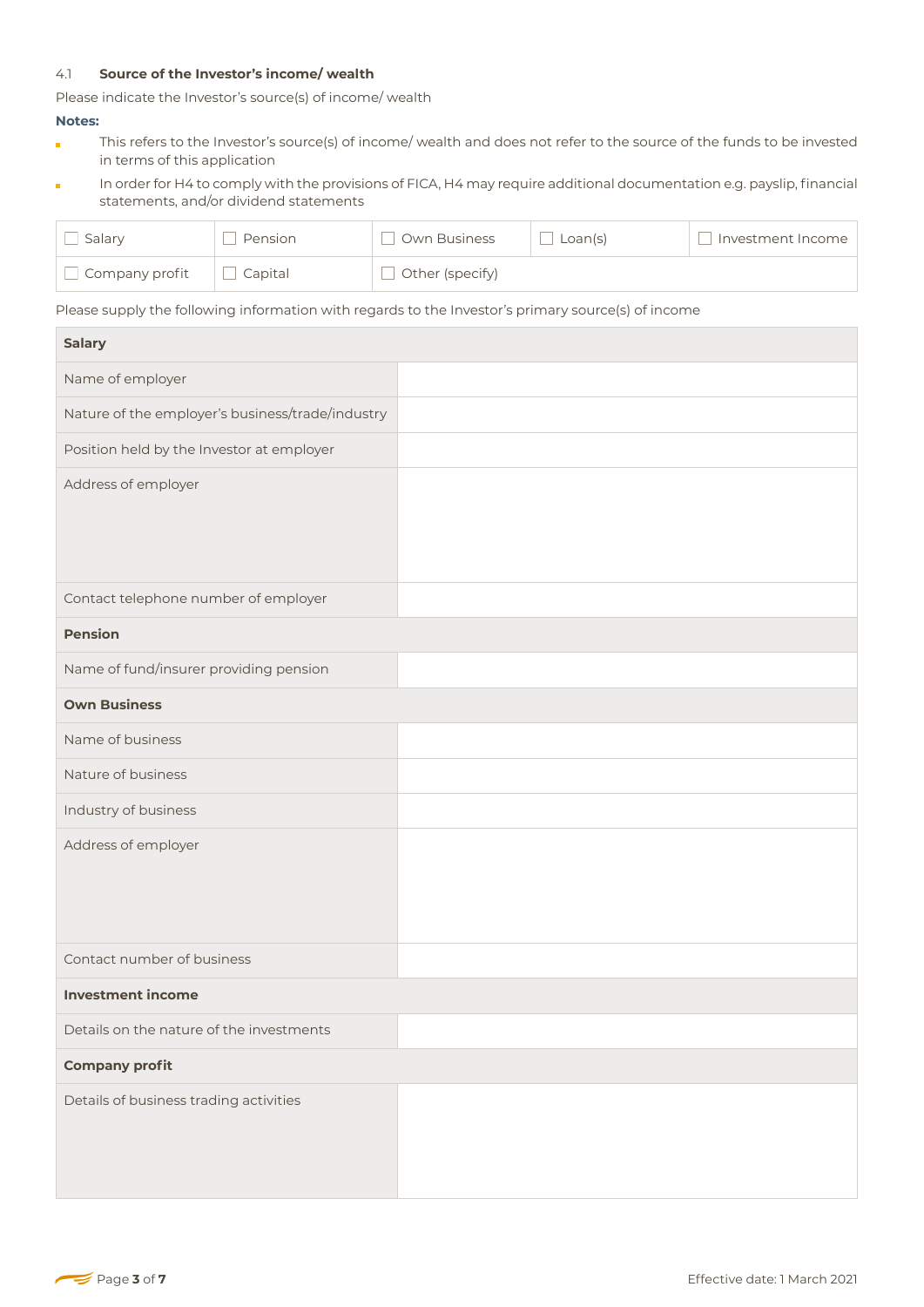| If the Investor does not operate on a profit basis,<br>e.g. if the investor is a charity, please advise how<br>Investor is valued, or how its wealth is<br>determined                                                              |                                                                                                                                                                                                                                              |
|------------------------------------------------------------------------------------------------------------------------------------------------------------------------------------------------------------------------------------|----------------------------------------------------------------------------------------------------------------------------------------------------------------------------------------------------------------------------------------------|
| <b>Capital</b>                                                                                                                                                                                                                     |                                                                                                                                                                                                                                              |
| Source of capital                                                                                                                                                                                                                  |                                                                                                                                                                                                                                              |
| Loan(s)                                                                                                                                                                                                                            |                                                                                                                                                                                                                                              |
| Source of loan(s), e.g. bank/shareholder/director etc.                                                                                                                                                                             |                                                                                                                                                                                                                                              |
| If the lender is not an entity that provides loans<br>in the normal course of business, then please<br>provide additional detail on the lender, such as<br>full names/registered name and<br>identity/passport/registration number |                                                                                                                                                                                                                                              |
| <b>Other</b>                                                                                                                                                                                                                       |                                                                                                                                                                                                                                              |
| Please provide details                                                                                                                                                                                                             |                                                                                                                                                                                                                                              |
| Domestic Prominent Influential Person or a Foreign Prominent Public Official<br>4.2<br>for a list of the functions this refers to).<br>  No<br>l Yes<br>If "Yes", please provide details of position held                          | Is the Investor a Domestic Prominent Influential Person or a Foreign Prominent Public Official? (Please refer to Annexure A                                                                                                                  |
| Public Official? (Please refer to Annexure A for a list of the functions this refers to)<br>No<br>∐ Yes<br>If "Yes", please provide details of position held, including the nature of the relationship                             | Is the Investor a family member or a close associate of a Domestic Prominent Influential Person or a Foreign Prominent                                                                                                                       |
| 4.3<br>owned entity                                                                                                                                                                                                                | Contracts with any local, provincial or national government body or the judiciary, the military, or any state<br>Does the Investor have any contracts with any local, provincial or national government body or the judiciary, the military, |

Does the Investor have any contracts with any local, provincial or national government body or the judiciary, the military, or any state owned entity?

YesNo

If "Yes", please provide details of such contracts

# 4.4 **Links to other countries**

Please indicate if the Investor has links, business and/or close personal links with regular contact, with a country outside South Africa

YesNo

If the answer is "Yes", please state the country(ies) and nature of the links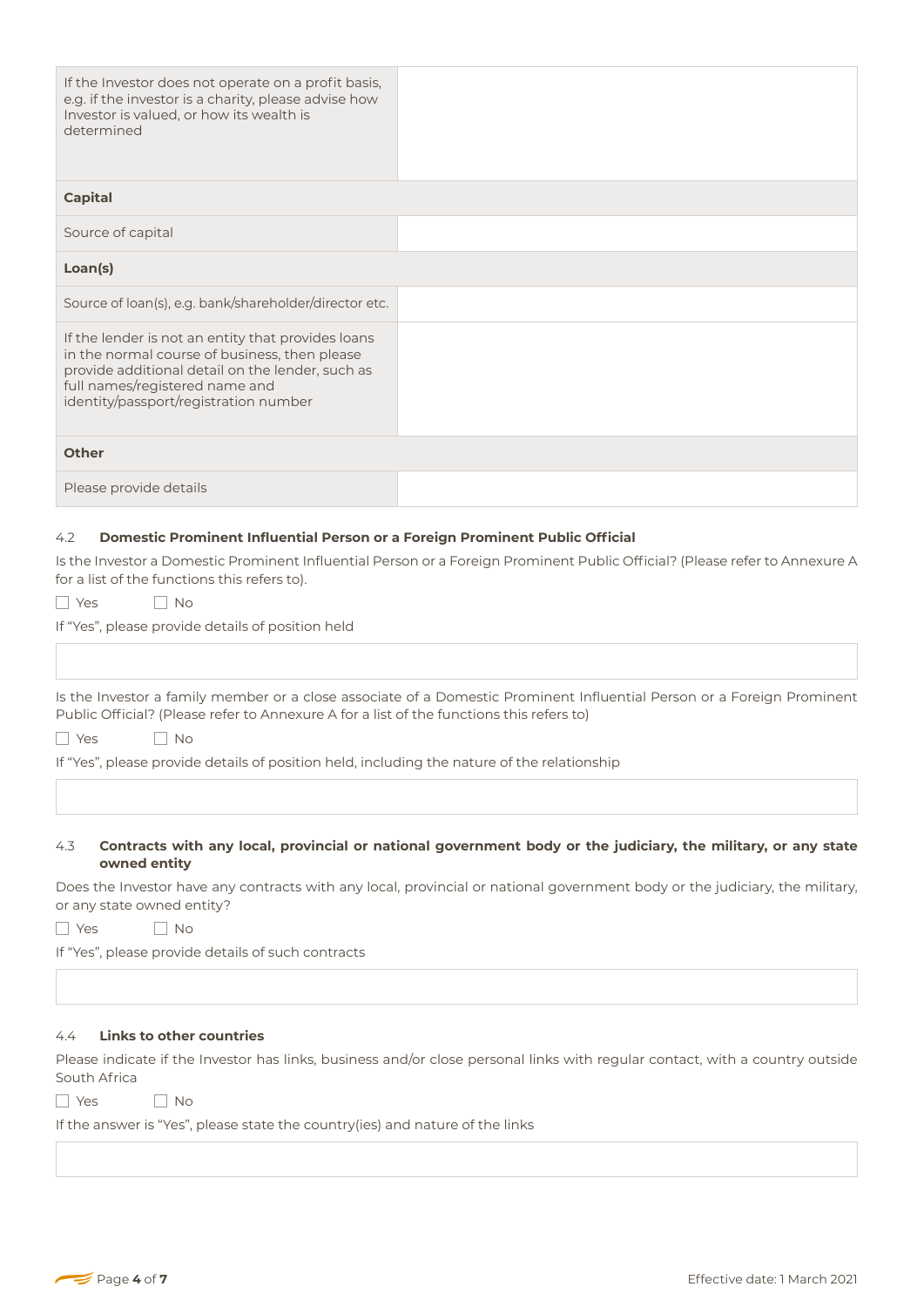## **5. Person that must be removed from my investment profile**

| Title                    | Initial(s) |         |  |
|--------------------------|------------|---------|--|
| First name(s)            |            | Surname |  |
| Relationship to Investor |            |         |  |

| Title                    | Initial(s) |         |  |
|--------------------------|------------|---------|--|
| First name(s)            |            | Surname |  |
| Relationship to Investor |            |         |  |

### **6. Change in income distribution selection**

**Notes:** Please make a selection for the Investor's income distribution that will be effective on the next distribution date

- $\Box$ Distributions to be reinvested; or
- $\Box$ Distributions to be paid directly into the Investor's bank account

# **7. Investor declaration and consent**

By signing below, I/we, the Investor (or for and on behalf of the Investor), confirm that:

- 7.1 I am/we are responsible for the accuracy and completeness of all answers, statements or other information provided by me/us or on the Investor's behalf;
- 7.2 I/we understand that H4 may be legally obliged to disclose the information contained in this form to the South African Revenue Services, and do not object to this disclosure;
- 7.3 I/we hereby waive any claims against the Portfolio(s), Peregrine Capital, H4 and any of their employees, officers and agents for liability, loss, damage or expense in connection with taxes, penalties or interest levied on the Investor. Any such person may accept the benefit of this waiver at any time in any manner;
- 7.4 I/we agree to compensate H4 and its employees, agents, officers and directors for all liability, loss, damage and expense that results directly or indirectly from H4 having acted on any information provided by me/us or on the Investor's behalf, in or pursuant to this form.

By signing below, I/we, the Investor (or for and on behalf of the Investor), represent and warrant that:

- 7.5 if this form is signed in a representative capacity, I/we have the necessary authority to do so and that this transaction is within our powers;
- 7.6 all information provided in this form and all other documents signed by me/us in connection with this form, whether in my/our handwriting or not, is true and correct;
- 7.7 I am/we are responsible for the accuracy and completeness of all answers, statements or other information provided by me/us or on the Investor's behalf.

| <b>1st Signatory</b> |                                                               |  |             |  |
|----------------------|---------------------------------------------------------------|--|-------------|--|
| <b>Name</b>          | <b>Signature</b><br>(or duly<br>authorised<br>representative) |  | <b>Date</b> |  |
| <b>2nd Signatory</b> |                                                               |  |             |  |
| <b>Name</b>          | <b>Signature</b><br>(or duly<br>authorised<br>representative) |  | <b>Date</b> |  |

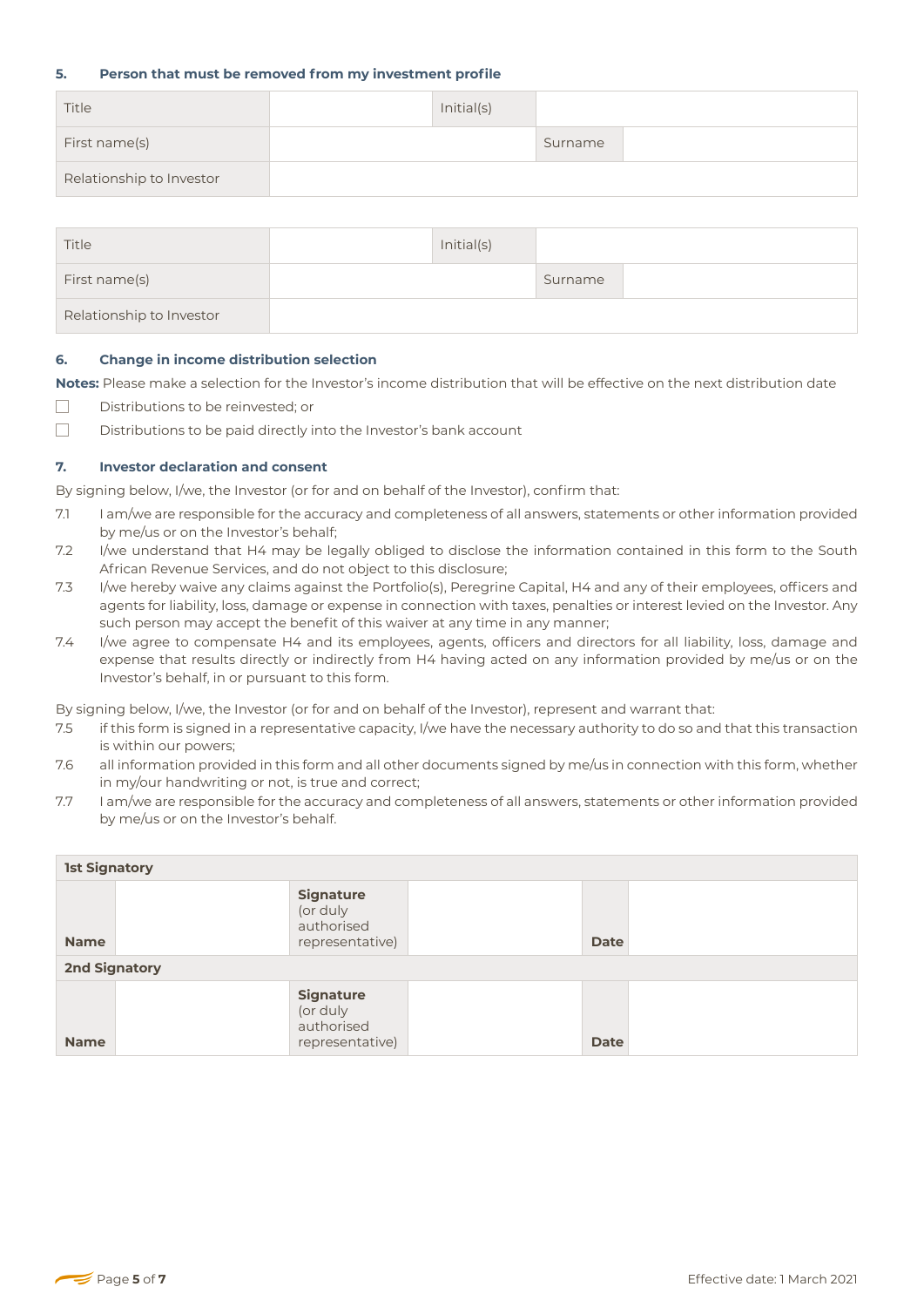## **1. Associates**

Associates in relation to a Domestic Prominent Influential Person and a Foreign Prominent Public Official include, but are not limited to, the following relationships: known intimate partners outside the family unit; prominent members of the same political party, civil organization, labour or employee union as the prominent person; business partners or associates; anyone who has sole beneficial ownership of a corporate vehicle set up for the actual benefit of the prominent person.

# **2. Business relationship**

Business relationship means a business relationship entered into with the expectation that engagements will recur over a period of time.

# **3. Domestic prominent influential persons**

A person is considered to be a domestic prominent influential person if he or she holds that position in South Africa, including in an acting position for a period exceeding six months, or the immediate family of such person. A person is also considered to be a domestic prominent influential person for a further 12 months from the date the person ceased to hold that position and includes, but is not limited to:

- 3.1. The President or Deputy President (http://www.gov.za/about-government/leaders):
- 3.2. A government minister or deputy minister (http://www.gov.za/about-government/leaders);
- 3.3. The Premier of a province (http://www.gov.za/links/provincial-government);
- 3.4. A member of the Executive Council of a province (http://www.gov.za/links/provincial-government);
- 3.5. An executive mayor of a municipality elected in terms of the Local Government Municipal Structures Act, 1998 (http:// www.salga.org.za/Municipalities%20MCD.html);
- 3.6. A leader of a political party registered in terms of the Electoral Commission Act, 1996. The leader of a political party is the person identified by the party to occupy the position of the highest level of authority in the party (http://www.elections. org.za/content/Parties/Political-party-list);
- 3.7. A member of the royal family or senior traditional leader as defined in the Traditional Leadership and Governance Framework Act, 2003. The description of a "senior" traditional leader, therefore, applies to such traditional leaders who exercise authority over a number of headmen or headwomen in accordance with customary law, or within whose area of jurisdiction a number of headmen or headwomen exercise authority (http://www.cogta.gov.za/?p=938);
- 3.8. The head accounting officer or chief financial officer of a national or provincial department or government component as defined in section 1 of the Public Service Act, 1994 (http://www.gcis.gov.za/gcis/pdf/government\_28.pdf);
- 3.9. The municipal manager of a municipality appointed in terms of section 54A of the Local Government: Municipal systems Act, 2000 or a chief financial officer designated in terms of section 80(2) of the Municipal Finance Management Act, 1999 (http://www.salga.org.za/Municipalities%20MCD.html);
- 3.10. The chairperson of the controlling body, the chief executive officer or a natural person who is the accounting authority, the chief financial officer or the chief investment officer of a public entity listed in Schedule 2 or 3 to the Public Finance Management Act, 1999 (http://www.gcis.gov.za/content/resourcecentre/contactdirectory/government-structures-andparastatals);
- 3.11. The chairperson of the controlling body, chief executive officer, chief financial officer or chief investment officer of a municipal entity as defined in section 1 of the Local Government: Municipal Systems Act, 2000 (Act No. 32 of 2000) http:// www.govpage.co.za/municipal-entities.html;
- 3.12. A constitutional court judge or any other judge as defined in section 1 of the Judges' Remuneration and Conditions of Employment Act, 2001 (http://www.judiciary.org.za/index.html);
- 3.13. An ambassador or high commissioner or other senior representative of a foreign government based in the Republic of South Africa (http://www.dirco.gov.za/foreign/forrep/index.htm);
- 3.14. An officer of the South African National Defence Force above the rank of major-general
- 3.15. Note: This will include persons holding the position of General and Lieutenant General in the South African National Defence Force. (http://www.dod.mil.za/leaders/leaders.htm);

# 3.16. The position of:

- 3.16.1. Chairperson of the board of directors;
- 3.16.2. Chairperson of the audit committee;
- 3.16.3. Executive officer; or
- 3.16.4. Chief financial officer of a company, as defined in the Companies Act, 2008;
- 3.16.5. the position of head, or other executive directly accountable to that head, of an international organization based in the Republic

if the company provides goods or services to an organ of state and the annual transactional value of the goods or services or both exceeds an amount determined by the Minister of Finance by notice in the Gazette;

For additional reference please refer to: http://www.fatf-gafi.org/media/fatf/documents/recommendations/ Guidance-PEPRec12-22.pdf.